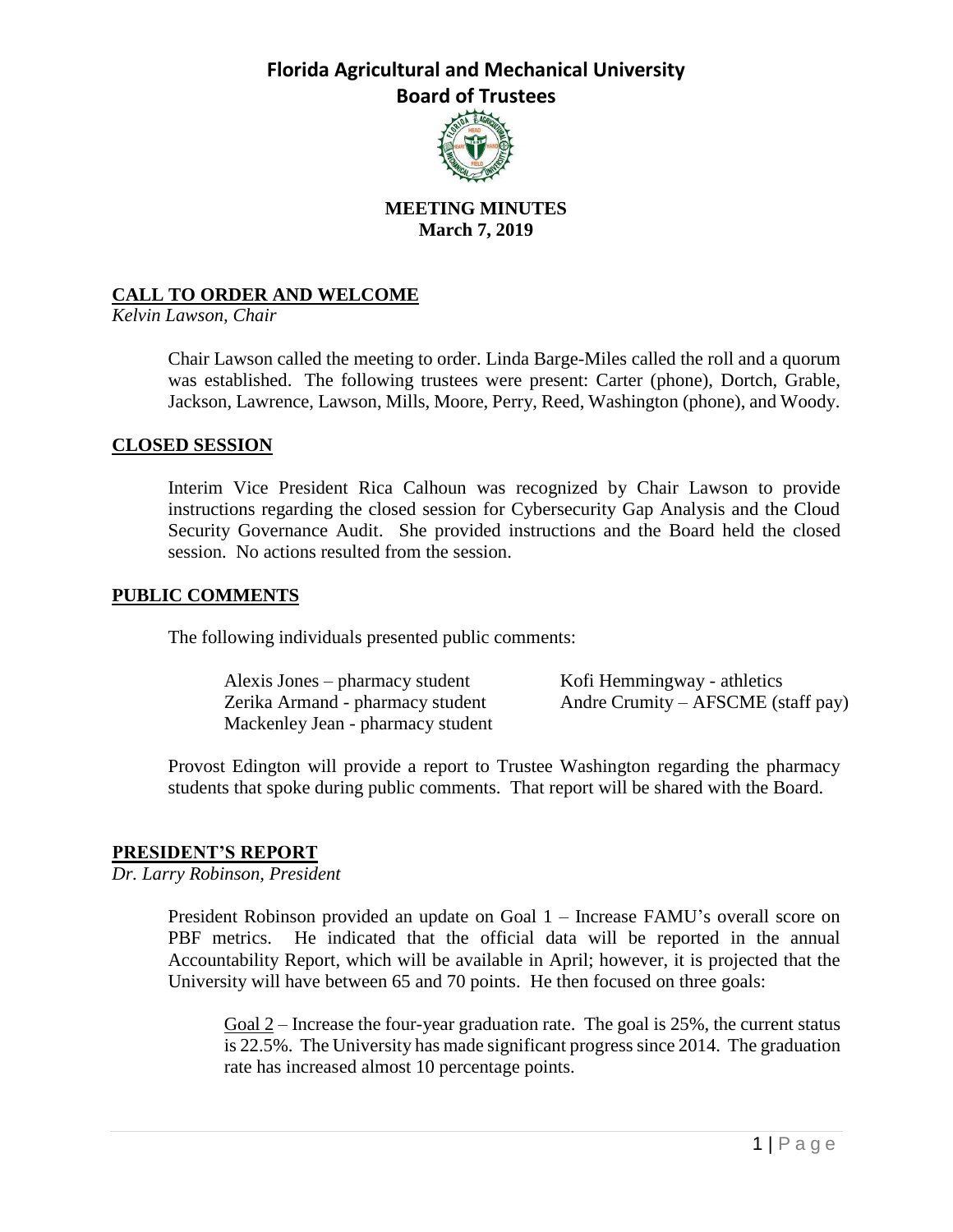

Goal 5 – Customer service initiative – The University is on-track to meet its goals. The consultant met with the Senior Leadership team and is scheduled to return to campus to discuss the findings. He will also attend the leadership retreat in June. Goal  $7$  – Increase total R&D expenditures by 1%. The University has received 104 new awards and faculty have submitted over 87 million in grant proposals.

Next, President Robinson reminded the Board that the Board of Governors (BOG) has eliminated the bottom three. Institutions are still required to score at least 51 points to receive the institutional investment. FAMU has historically been above that threshold and has received that funding. The University is expected to show improvement in five of the metrics: Metrics 3, 4, 6, 7 and 9. He noted that in metric 9 the University should have an increase of 10 percentage points. President Robinson noted that a decline in the outcomes is expected in metrics 1, 2, 5 and 8 and they are looking at the root causes for the decline. He pointed out that the University has made significant progress with the six-year graduation rate, the Florida College System AA transfers headcount enrollment and the time to degree for FTICs in 120-hour programs.

The University held a strategic planning workshop with senior leadership, the deans and other key administrators on February 19, 2019. The workshop focused on four key priorities: enrollment, licensure pass rate, research, and graduation/retention. The next step is to meet with faculty and students to determine how the University can make progress in these four areas.

President Robinson reminded the Board that to get updates on his goals they can visit his website, which includes dashboards and data regarding the status of institutional goals.

President Robinson gave a brief update on athletics. He stated that the University has a monthly conference call regarding athletics, as well as a monthly call with the BOG staff regarding athletics budget issues. He also established an athletics taskforce, which looks at game day management and fundraising and he emphasized that the University strongly supports athletics.

President Robinson acknowledged the presence of Joe Maleskewski, the University's new vice president for audit.

## **INDUSTRIAL HEMP PROJECTS**

*Dr. Charles Weatherford, interim Vice President for Research Attorney Rica Calhoun, interim Vice President for Audit*

Dr. Weatherford provided a short update on the status of the hemp project. He stated that the Board would be asked to approve the final hemp projects for Future Farm Technologies, Green Earth Cannaceuticals, Inc.; and Sunshine Hemp, Inc. After approval is received, the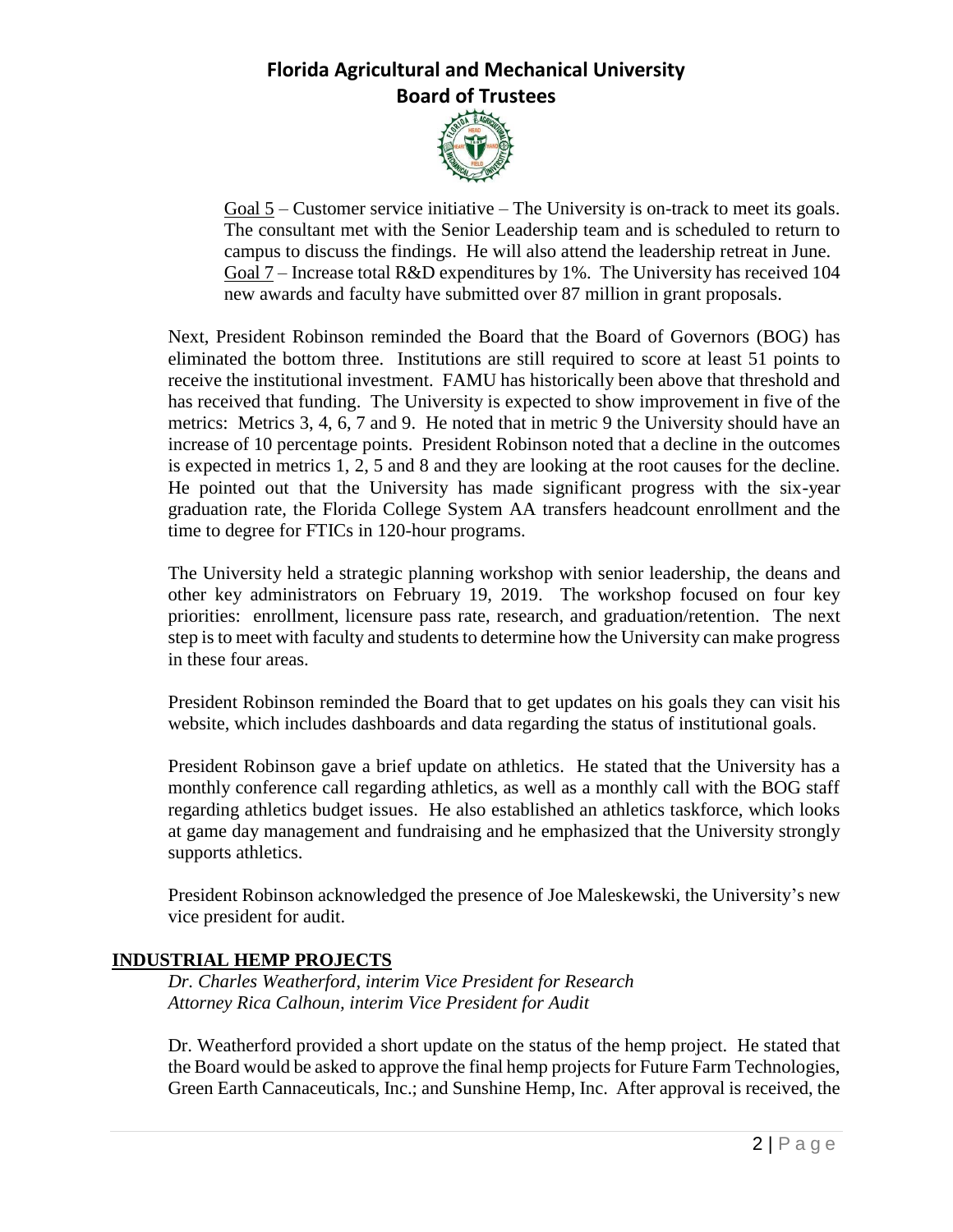

University will move forward with final contract negotiations, which should be completed by March 15, 2019.

Trustee Moore moved approval of the aforementioned three hemp projects. The motion was seconded by Trustee Mills and the motion carried, unanimously.

## **STANDING COMMITTEE REPORTS**

Chair Lawson recognized the Committee chairs to present their respective reports.

### **Academic and Student Affairs**

*Trustee Nicole Washington, Chair*

Trustee Washington reported that the Academic and Student Affairs Committee recommended approval of recommendations for sabbatical leave for the 2019 – 2020 academic year and revisions to Regulation 2.030. She said that the Committee also heard updates on the 2+2 program, hazing prevention initiatives, the status of key initiatives and the Marijuana Education and Research Initiative.

#### **Special Committee on Athletics**

*Kelvin Lawson, Chair*

Chair Lawson indicated that the Special Committee on Athletics previewed the 2019 football season and they went through a detailed budget update. Chair Lawson noted that the Board was due the budget worksheet, so they can see the incoming revenue and expenses. The committee also discussed the athletic compliance program.

#### **Audit and Compliance**

*Trustee Craig Reed, Chair*

Trustee Reed reported that the Audit and Compliance Committee met and recommended approval of:

- The audit plan modification Based on changes in the Division of Audit's required focus, adjustments have been made to the work plan to reallocate hours to those projects that required a higher level of oversight this year.
- Performance Based Funding Data Integrity Audit, which is a review of data submitted to the Board of Governors (BOG) related to Performance Funding indicated that controls were effective.

The Committee also heard updates on:

External audits (financial federal awards, operational, and financial audits)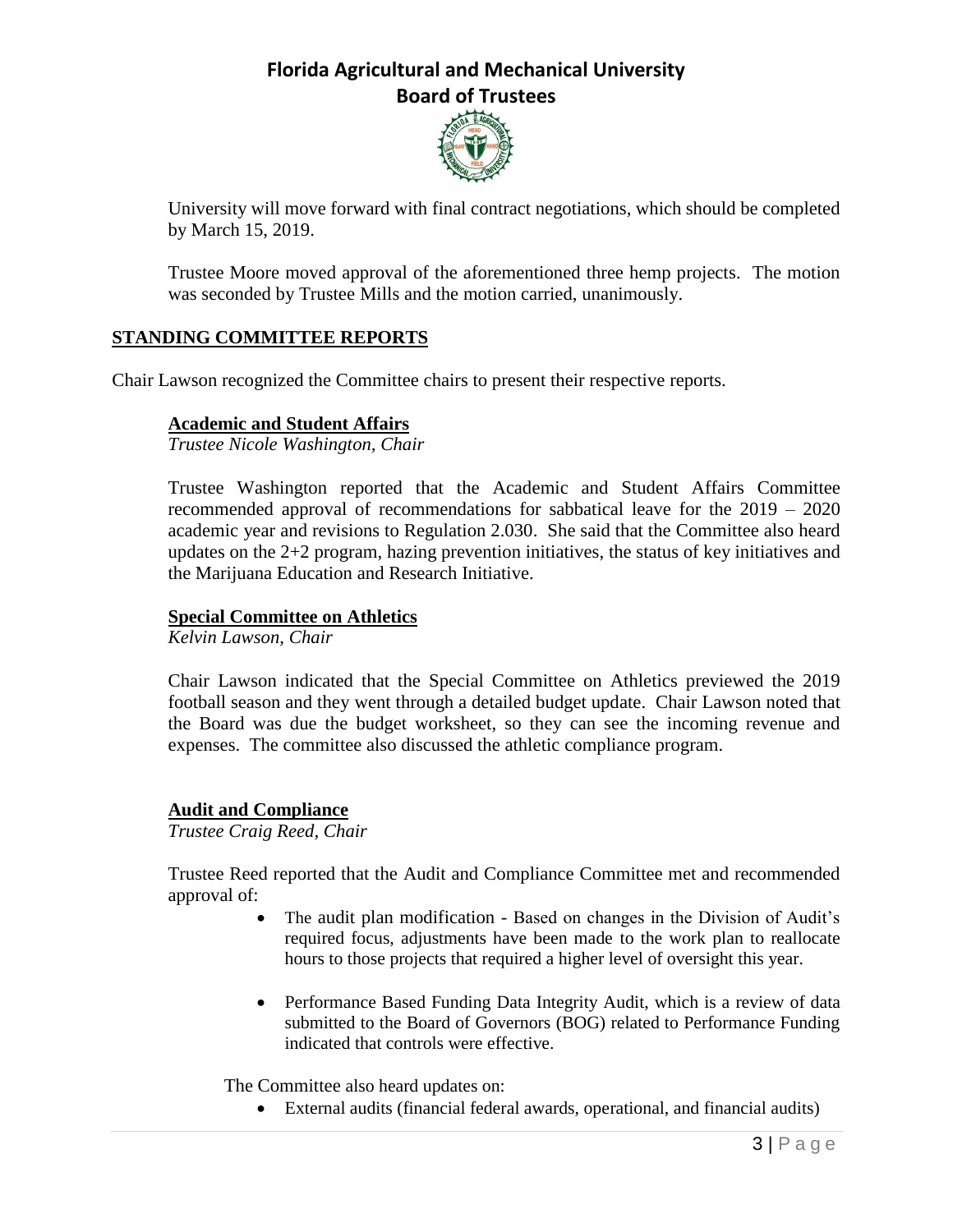

- Status of prior audit findings
- Athletics
- Rattler Booster internal control review
- The compliance and ethics program

## **Budget, Finance and Facilities**

*Trustee Kimberly Moore, Chair*

Trustee Moore reported the Committee recommended approval of the Brooksville Solar Farm Initiative, the carry-forward budget (5% BOT requirement), amendment of Policy #2006-04 (P-card language change), and the budget amendment for housing repairs.

The Committee also heard presentations on six (6) information items. The Committee identified three items for follow-up:

- 1) Distribution of the Supplier Diversity Plan to trustees.
- 2) Providing information on MIT's solar farm agreement.
- 3) Distribution of monthly carry-forward report.

## **Direct Support Organizations**

*Trustee Thomas Dortch, Chair*

Trustee Dortch provided an update on the DSO Committee. He indicated that the Committee recommended acceptance of the revised FAMU Foundation Bylaws, approval of the Revised FY 2018-19 FAMU Foundation budget, and approval of proposed amendment to University Regulation 11.001 Requirements for Certification, Budget & Audit Review.

### **Governance**

*Trustee Harold Mills, Chair*

Committee Chair Trustee Harold Mills shared that the Committee recommended the repeal of Rule 6C3-11.001, Florida Administrative Code, Requirements for Certification, Budget and Audit Review. Next, the Committee received updates on the timelines for the BOT survey and President Robinson's self-evaluation and 2019/2020 goals.

Trustee Mills noted that Ms. Cohen Pippin, Director of Governmental Relations, could not attend the meeting because she was at the Capitol attending legislative committee meetings. He indicated that Ms. Cohen Pippin will be asked call each trustee and have one-on-one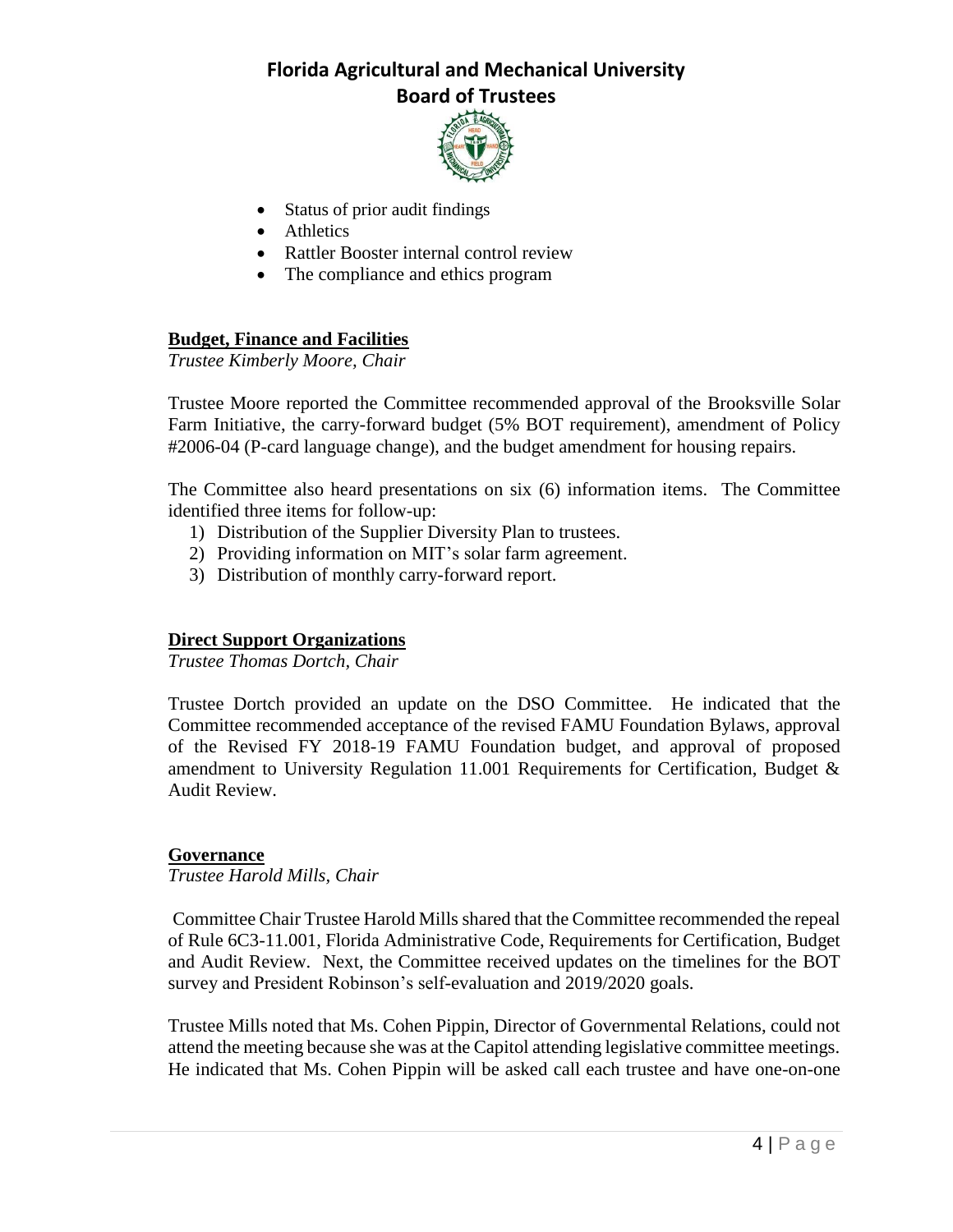

conversations to provide updates on the University's legislative budget request and to explain how our constituent groups are being used to promote our priorities.

### **Strategic Planning and Performance Measures**

*Trustee Kimberly Moore, Committee Member*

Trustee Moore stated that the Committee heard an update on the Performance Based Funding Metrics and an update on the Strategic Plan implementation.

### **CONSENT AGENDA**

Chair Lawson asked if there were any additions to the consent agenda or if anything needed to be removed from the agenda. Trustee Moore noted the removal of BFF1 – the Brooksville Solar Farm, from the consent agenda. Chair Lawson then review the items that were on the Consent Agenda. Trustee Dortch moved approval of the consent agenda. It was seconded by Trustee Grable and the motion carried. The consent agenda included the following items:

### **Board of Trustees (BT)**

BT1 December 7, 2018 and January 24, 2019 Minutes

### **Academic and Student Affairs Committee (ASA)**

ASA1 Sabbatical and Professional Development Leave ASA2 Regulation 2.030, Student Activities

### **Audit and Compliance Committee (AC)**

- AC1 Audit Plan Modification
- AC2 Performance Funding Data Integrity Audit

### **Budget, Finance and Facilities Committee (BFF)**

- BFF2 Carry-forward Budget (5% BOT Requirement)
- BFF3 Amend FAMU Policy 2006-04
- BFF4 Housing Budget Amendment

### **Direct Support Organizations Committee (DSO)**

- DSO1 Revised Bylaws
- DSO2 Revised FY 2018-19 Budget
- DSO3 Amended University Regulation 11.001, Requirements for Certification, Budget and Audit Review